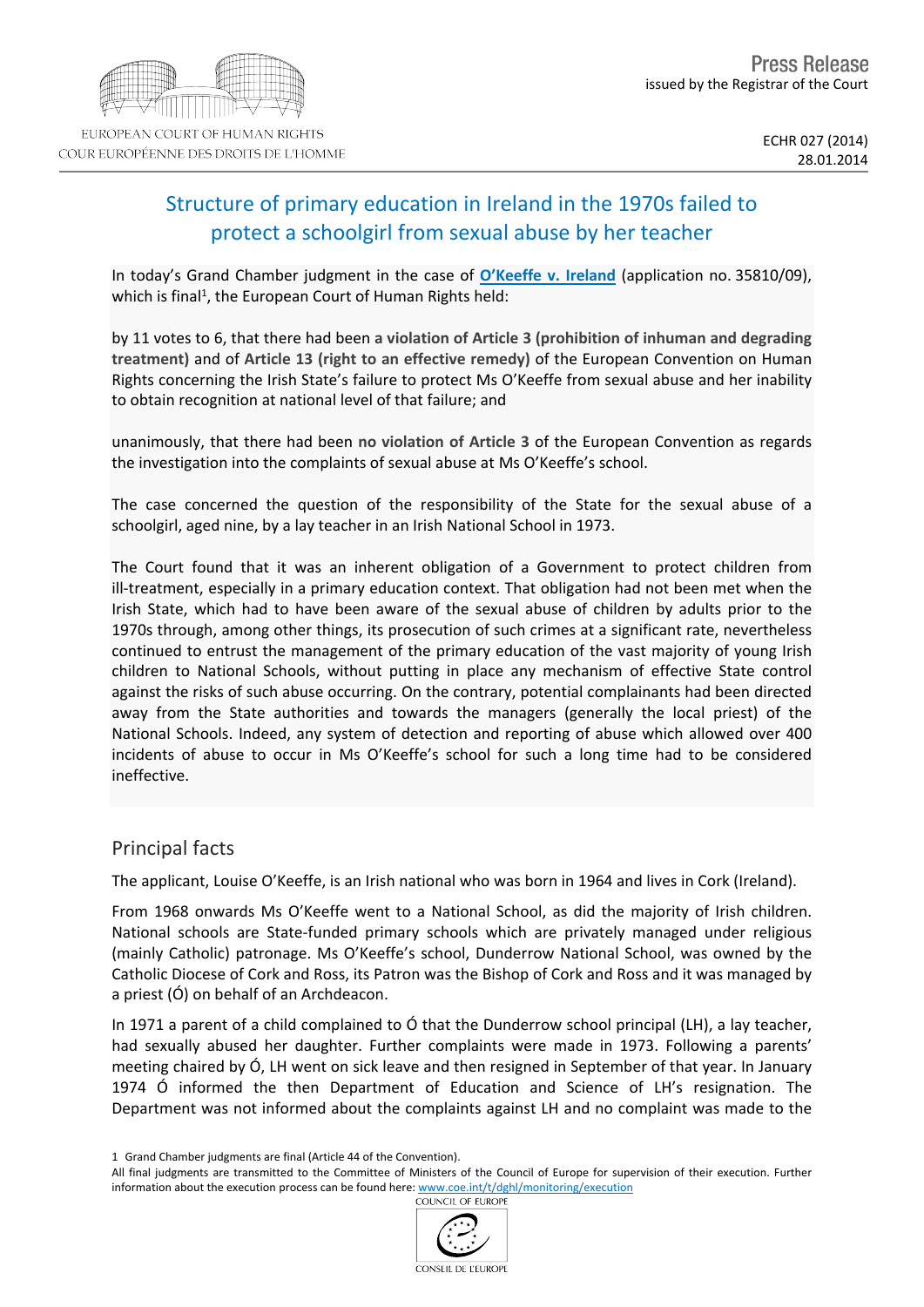police at that point. LH then went to another national school, where he taught until his retirement in 1995.

From January to mid-1973 Ms O'Keeffe was subjected to a number of sexual assaults by LH. While she later had some psychological difficulties, she did not associate those with the abuse. She suppressed the sexual abuse. In the course of a criminal investigation into a complaint against L.H. by a former pupil at Dunderrow in the mid-1990s, Ms O'Keeffe was contacted by the police and she made a statement to them in January 1997. She was referred for counselling. During the investigation a number of other pupils of the school made statements about abuse by LH. He was charged with 386 criminal offences of sexual abuse involving some 21 former pupils of Dunderrow National School. In 1998 he pleaded guilty to 21 sample charges and was sentenced to imprisonment.

Having heard evidence from other victims during LH's criminal trial and following medical treatment, Ms O'Keeffe realised the connection between her psychological problems and the abuse by LH. In October 1998 she applied to the Criminal Injuries Compensation Tribunal for compensation and was awarded 53,962.24 euros (EUR). In September 1998 she also brought a civil action against LH, the then Minister for Education and Science, as well as against Ireland and the Attorney General, claiming damages for personal injuries suffered as a result of assault and battery including sexual abuse. She claimed: that the State had failed to put in place appropriate measures and procedures to prevent and stop LH's systematic abuse; that the State was vicariously liable as the employer of LH; and, that the State was responsible as the educational provider under Article 42 of the Constitution.

LH did not defend the civil action so in October 2006 the High Court ordered him to pay Ms O'Keeffe EUR 305,104 in damages. Following enforcement proceedings, in which LH claimed he had insufficient means, he was ordered to pay Ms O'Keeffe EUR 400 a month. She has, to date, recovered in the region of EUR 30,000.

In March 2004 the High Court summarily dismissed the claims of direct negligence against the State. In January 2006 the High Court further held that the State was not vicariously liable for the sexual assaults by LH and dismissed her constitutional claim.

In December 2008 the Supreme Court dismissed Ms O'Keeffe's appeal on the vicarious liability point. The Supreme Court found that the Irish primary school system had to be understood in the specific context of early 19<sup>th</sup> Century history and that, while the State funded the system, the management role of the church was such that the State could not be held vicariously liable for the acts of the teacher in question.

# Complaints, procedure and composition of the Court

Ms O'Keeffe complained that the Irish State had failed both to structure the primary education system so as to protect her from abuse as well as to investigate or provide an appropriate judicial response to her ill-treatment. She also claimed that she had not been able to obtain recognition of, and compensation for, the State's failure to protect her. She relied on Article 3 (prohibition of inhuman and degrading treatment) and Article 13 (right to an effective remedy). She further complained of violations of Article 8 (right to respect for private life) and Article 2 of Protocol No. 1 (right to education), alone and in conjunction with Article 14 (prohibition of discrimination), arguing that the sexual abuse had caused her significant relationship, sexual and marital problems and that she had suffered discrimination given the refusal to compensate victims of abuse in National Schools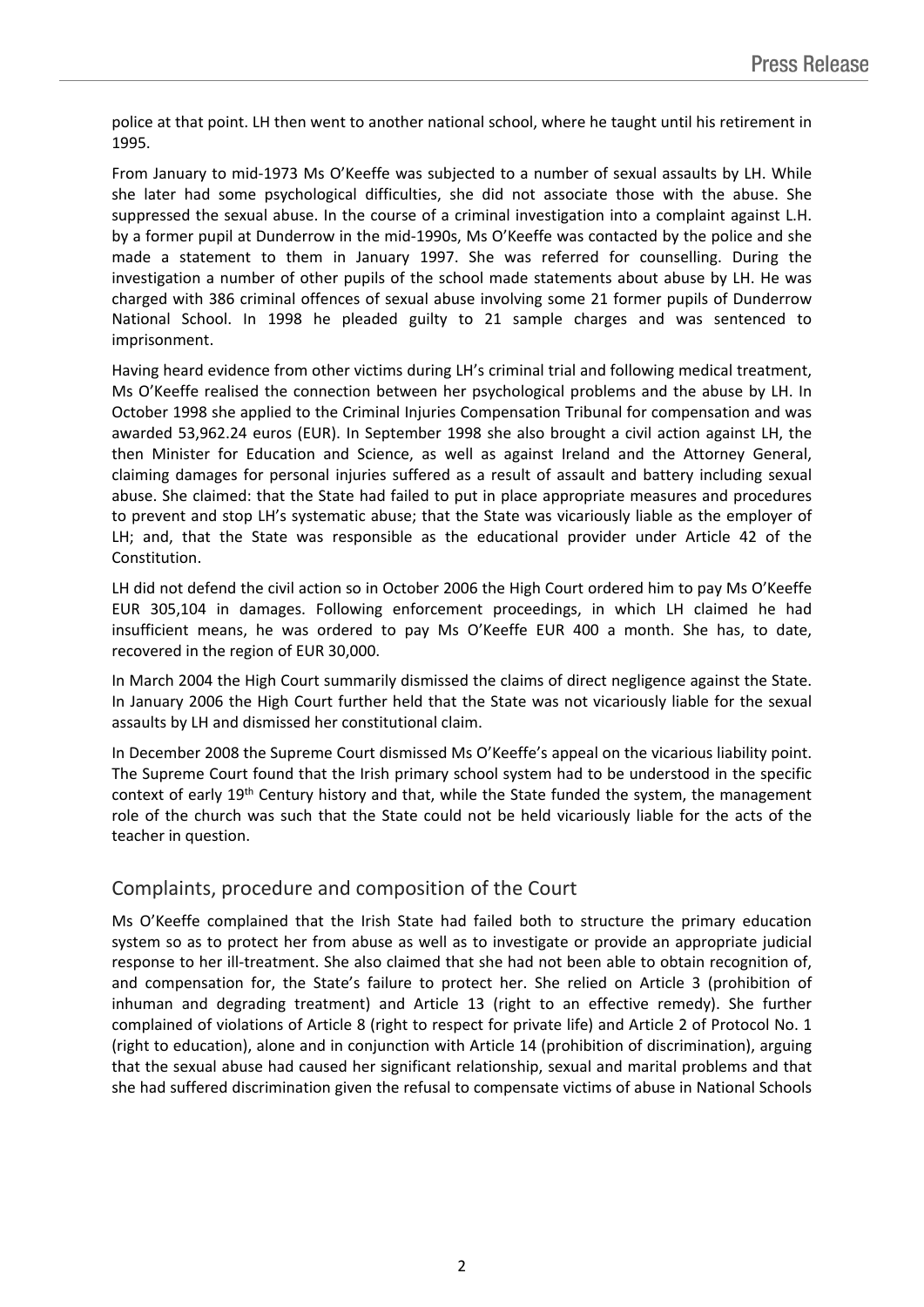while accepting to do so as regards abuse victims from reformatory or industrial schools<sup>2</sup>. She also complained, invoking Article 6 (fair trial) alone and in conjunction with Article 13, that her civil action had been excessively long and that she had no domestic remedy in that regard.

The application was lodged with the European Court of Human Rights on 16 June 2009. On 26 June 2012 the Chamber unanimously struck out her complaints about the length of her civil action and about the lack of an effective domestic remedy in that regard, because a friendly settlement had been reached between the parties on those issues. The Chamber declared admissible the remaining complaints.

On 20 September 2012 the Chamber relinquished jurisdiction as regards those remaining complaints in favour of the Grand Chamber. A [hearing](http://hudoc.echr.coe.int/sites/fra-press/pages/search.aspx?i=003-4280917-5109350) took place in public before the Grand Chamber in the Human Rights Building, Strasbourg, on 6 March 2013.

The Irish Human Rights Commission and the European Centre for Law and Justice were authorised to intervene as third party (under Article 36 § 2 of the Convention) in the written procedure.

Judgment was given by the Grand Chamber of 17 judges, composed as follows:

Dean **Spielmann** (Luxembourg), *President*, Josep **Casadevall** (Andorra), Guido **Raimondi** (Italy), Ineta **Ziemele** (Latvia), Mark **Villiger** (Liechtenstein), Isabelle **Berro-Lefèvre** (Monaco), Boštjan M. **Zupančič** (Slovenia), Alvina **Gyulumyan** (Armenia), Nona **Tsotsoria** (Georgia), Zdravka **Kalaydjieva** (Bulgaria), Nebojša **Vučinić** (Montenegro), Vincent A. **de Gaetano** (Malta), Angelika **Nußberger** (Germany), André **Potocki** (France), Krzysztof **Wojtyczek** (Poland), Valeriu **Griţco** (the Republic of Moldova) and, Peter **Charleton** (Ireland)*, ad hoc Judge*,

and also Michael **O'Boyle**, *Deputy Registrar.*

# Decision of the Court

# Article 3 (ill-treatment)

The Court acknowledged that, when examining this case, it had to assess any State responsibility from the point of view of facts and standards of 1973 and, notably, disregarding the awareness in society today of the risk of sexual abuse of minors in an educational context. That awareness is the result of recent public controversies on the subject, including in Ireland. The Court also acknowledged that the model of primary education in Ireland, a product of its historical experience, was unique in Europe with the State providing *for* education (setting the curriculum, licencing

<sup>&</sup>lt;sup>2</sup> Reformatory and industrial schools were established in the 1850s/60s. The great majority of children were committed to industrial schools by a court because they were "needy" and the next most frequent grounds of entry were involvement in a criminal offence or non-attendance at school. These schools went into decline in the 1970s. Following public controversies in the 1980s and early 1990s about clerical child abuse in Ireland, the Ryan Commission investigated. In May 2009 it reported widespread, chronic and severe physical (including sexual) abuse of children mainly by the clergy in the reformatory and industrial schools.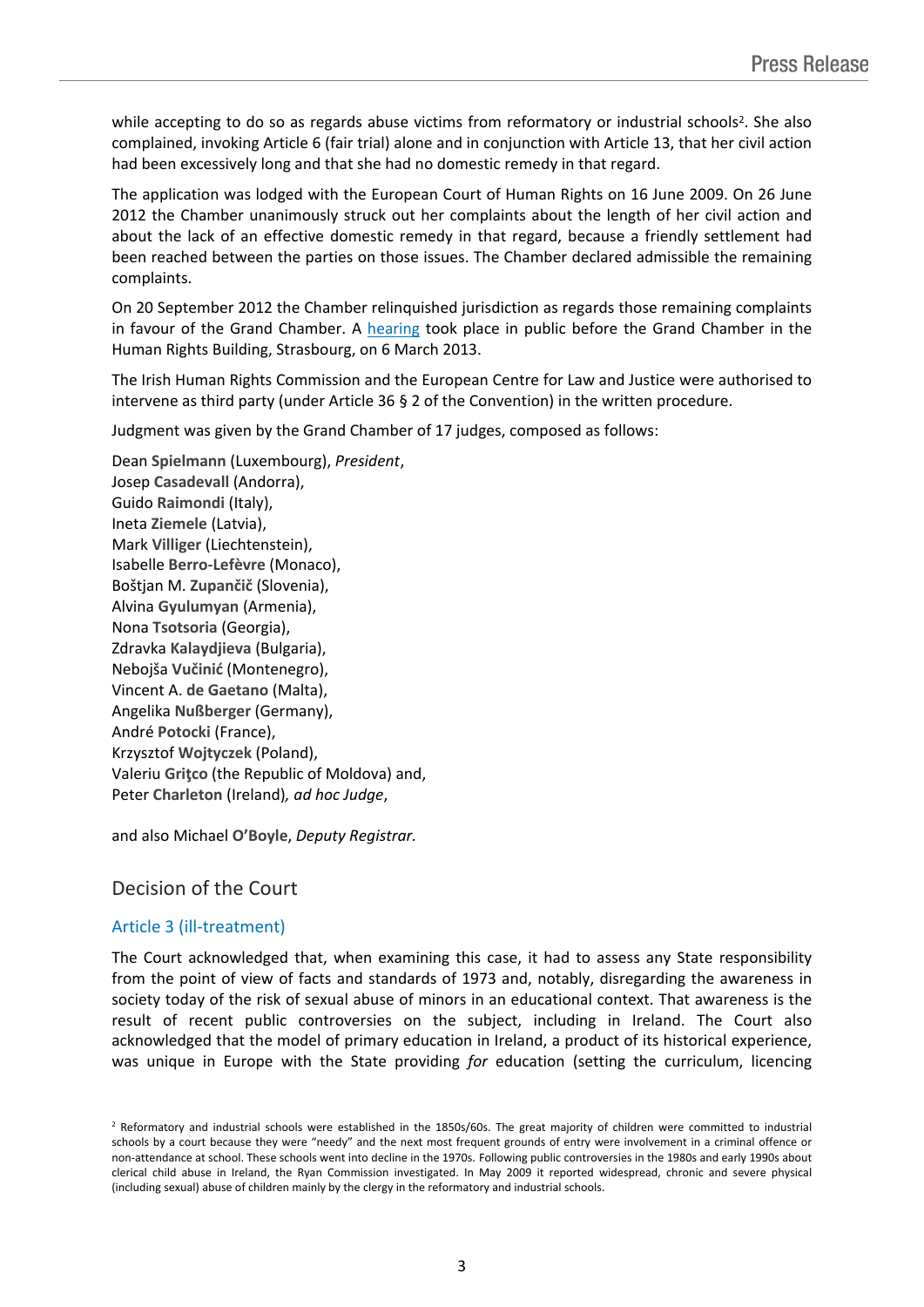teachers and funding schools) and the day-to-day management of primary education being provided *by* National Schools.

The Court went on to recall that young children are vulnerable, and it was an inherent obligation of a Government to protect them from ill-treatment, especially in primary education when they are under the exclusive control of school authorities, by adopting special measures and safeguards. A State could not absolve itself from that obligation by delegating to private bodies or individuals. Nor could it be freed from that obligation since, as suggested by the Government, Ms O'Keeffe could have chosen alternative schooling options such as home schooling or fee-paying schools. Primary education was obligatory under national law and Ms O'Keeffe had no realistic and acceptable alternative at the time other than to attend her local National School, along with the vast majority of children of her age.

The crucial question in this case was not the responsibility of LH, of a clerical Manager or Patron, of a parent or of any other individual for the sexual abuse to which Ms O'Keeffe was subjected in 1973. Rather the case concerned the State's responsibility and whether it should have been aware of a risk of sexual abuse of minors such as the applicant in National Schools at the relevant time and whether it had adequately protected children, through its legal system, from such ill-treatment.

On the first point, the Court found that the State had to have been aware of the level of sexual crime against minors through its prosecution of such crimes at a significant rate prior to the 1970s. A number of reports from the 1930s to the 1970s gave detailed statistical evidence on the prosecution rates in Ireland for sexual offences against children. The Ryan Report of May 2009 also evidenced complaints made to the authorities prior to and during the 1970s about the sexual abuse of children by adults. Although that report focused on reformatory and industrial schools, complaints about abuse in National Schools were recorded.

Despite this awareness, the Irish State continued to entrust the management of the primary education of the vast majority of young Irish children to privately managed National Schools, without putting in place any mechanism of effective State control.

The Government maintained that certain mechanisms of detection and reporting had been in place. However, the Court did not consider these to be effective.

In the first place, the Government pointed to the 1965 Rules for National Schools and the 1970 Guidance Note outlining the practice to be followed for complaints against teachers. However, neither referred to any obligation of the authorities to monitor a teacher's treatment of children nor provided a procedure for prompting a child or parent to complain about ill-treatment directly to a State authority. Indeed, the Guidance Note specifically channelled complaints directly to non-State Managers, generally the local priest as in Ms O'Keeffe's case. Complaints had in effect been made in 1971 and 1973 about LH to the Manager of Ms O'Keeffe's school but the Manager had not brought those complaints to the notice of any State authority.

Secondly, the system of School Inspectors, also relied upon by the Government, did not refer to any obligation on Inspectors to inquire into or monitor a teacher's treatment of children, their task principally being to supervise and report on the quality of teaching and academic performance. While the Inspector assigned to Ms O'Keeffe's school in Dunderrow had made six visits from 1969 to 1973, no complaint had ever been made to him about LH.

Indeed, no complaint about LH's activities had been made to a State authority until 1995, after LH had retired. The Court considered that any system of detection and reporting which allowed over 400 incidents of abuse by LH to occur over such a long period had to be considered to be ineffective. Adequate action taken on the 1971 complaint could reasonably have been expected to avoid Ms O'Keeffe being abused two years later by the same teacher in the same school.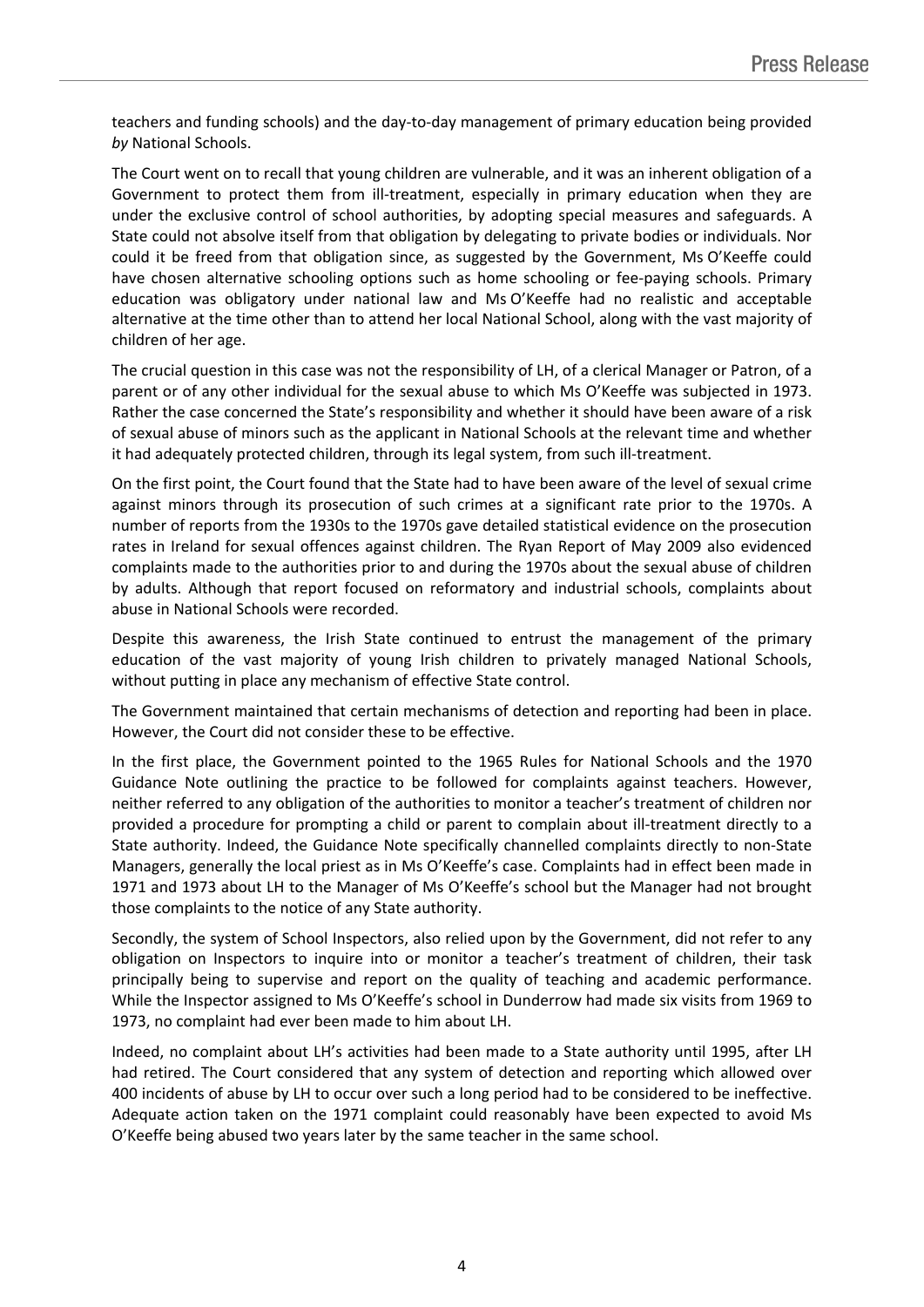In sum, in Ms O'Keeffe's case, the consequences of a lack of protection from abuse had been the failure by the non-State Manager to act on prior complaints of sexual abuse by LH, Ms O'Keeffe's later abuse by LH and, more broadly, the prolonged and serious sexual misconduct by LH against numerous other students in that same National School.

Therefore, the Irish State had failed to meet its obligation to protect Ms O'Keeffe from the sexual abuse to which she had been subjected in 1973 whilst a pupil in Dunderrow National School, in violation of Article 3.

## Article 3 (investigation)

As soon as a complaint about sexual abuse by LH of a child from Dunderrow National School was made to the police in 1995, an investigation was opened during which Ms O'Keeffe had been given the opportunity to make a statement. The investigation resulted in LH being charged on numerous counts concerning sexual abuse, convicted and imprisoned. Ms O'Keeffe had not taken issue with the fact that LH was allowed to plead guilty to representative charges or with his sentence. Therefore, the Court found that there had been no violation of Article 3 as regards the investigation into complaints of sexual abuse at Ms O'Keeffe's school.

## Article 13 (recognition at national level of the failure to protect Ms O'Keeffe from abuse) in conjunction with Article 3

The Court considered that it had not been shown that any of the national remedies on which the Government had relied (the State's vicarious liability, a claim against the State in direct negligence or a constitutional tort claim) had been effective as regards Ms O'Keeffe's complaint about the failure to protect her from abuse. There had therefore been a violation of Article 13.

### Other articles

The Court held that the complaints under Article 8, Article 2 of Protocol No. 1 and Article 14 did not give rise to any issues separate to those already examined.

#### Article 41 (just satisfaction)

The Court held, by eleven votes to six, that Ireland was to pay Ms O'Keeffe 30,000 euros (EUR) in respect of pecuniary and non-pecuniary damage and EUR 85,000 for costs and expenses.

#### Separate opinions

Judge Ziemele expressed a concurring opinion; Judges Zupančič, Gyulumyan, Kalaydjieva, de Gaetano and Wojtyczek expressed a joint partly dissenting opinion; and, Judge Charleton expressed a dissenting opinion. These opinions are annexed to the judgment.

#### *The judgment is available in English and French.*

This press release is a document produced by the Registry. It does not bind the Court. Decisions, judgments and further information about the Court can be found on [www.echr.coe.int](http://www.echr.coe.int/). To receive the Court's press releases, please subscribe here: [www.echr.coe.int/RSS/en](http://www.echr.coe.int/RSS/en) or follow us on Twitter [@ECHRpress.](https://twitter.com/ECHR_Press)

**Press contacts** [echrpress@echr.coe.int](mailto:Echrpress@echr.coe.int) | tel: +33 3 90 21 42 08 **Tracey Turner-Tretz (tel: + 33 3 88 41 35 30)**

Nina Salomon (tel: + 33 3 90 21 49 79) Denis Lambert (tel: + 33 3 90 21 41 09)